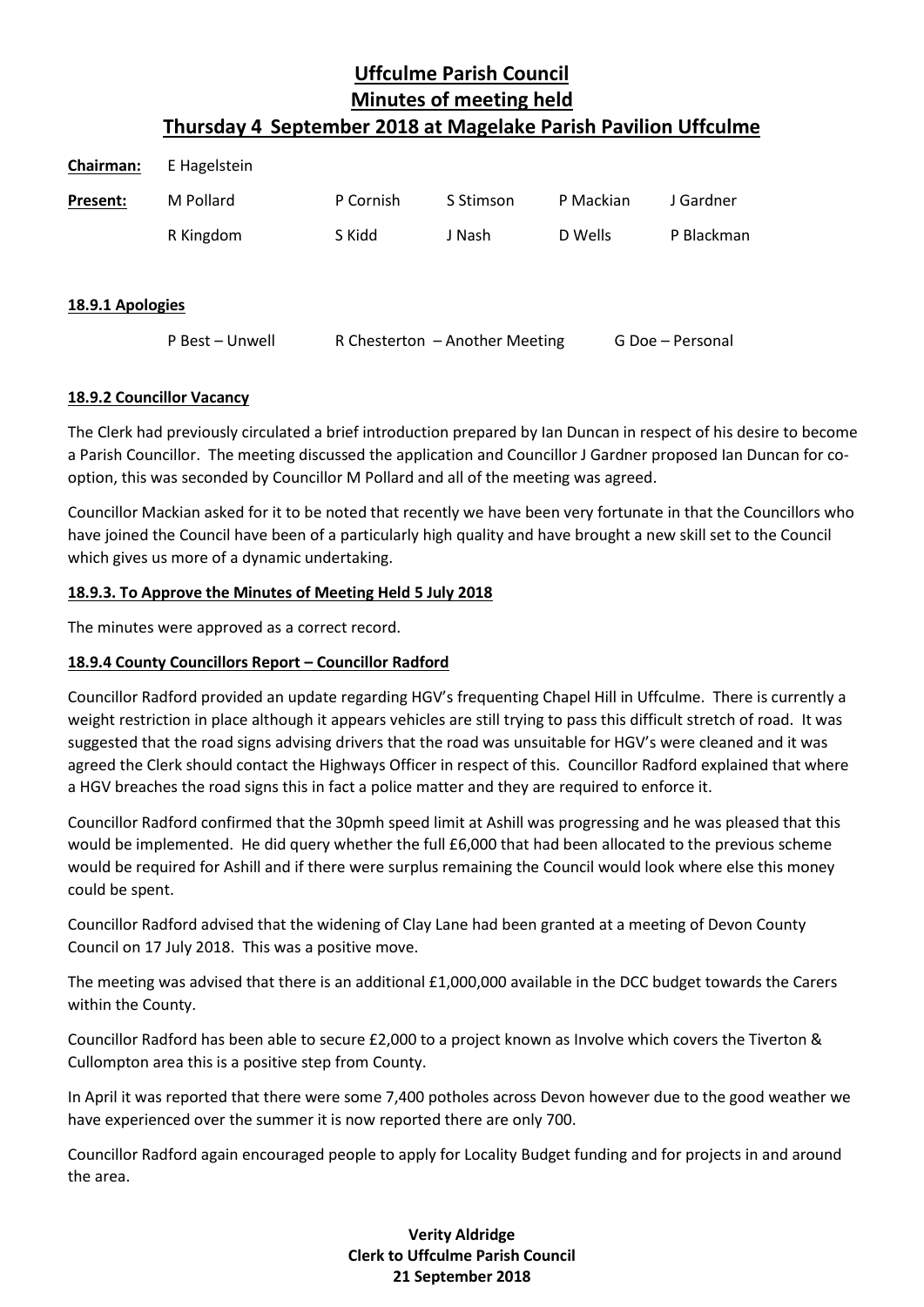Devon County Council previously owned the building at Broadpath which was used for the composting facilities within the site this has now been gifted to Viridor at an estimated value of around £500,000. It was expected that the cost of removing the building and equipment and taking them away would cost in excess of this and therefore the gift to Viridor seemed the most sensible thing to do.

Devon County Council is currently preparing its budget for the 2019/20 year and is under pressure due to further cuts from central government. Councillor Radford reassured the meeting that Devon was in a good financial position and reserves have increased from £40,000,000 to £85,000,000. There have been a number of local councils where finances have not been well managed, and they have fallen into financial difficulty. Furthermore, the debt within the County Council has reduced to £106,000,000.

Councillor Radford was asked whether the resurfacing of Pippins Field would be scheduled following our new Neighbourhood Highways Officer it was agreed the Clerk would e mail regarding this matter. Councillor Radford also suggested that the Parish Council applies through Locality budget funding for the Devon Air Ambulance night landing site.

# **18.9.5 District Councillor Report – Councillor Evans**

Councillor Evans reaffirmed that the Local Plan is due to be heard on Thursday 20 September and Friday 21 September. Councillor Evans has secured a place at the table with the Inspector as well as Uffculme Parish Council, who will be represented by Francis Welland. The Inspector has asked 11 specific questions and it is only those 11 questions which participants at the table will be able to be involved in.

Councillor Evans was pleased to share that he had managed to pass a policy within MDDC that would see single use plastics swapped for a more sustainable option as and when they become available.

Councillor Evans advised that there had been some fly tipping up at Broadpath which had been reported and between being reported and cleared up there had been a further fly tipping incident. The widening of Clay Lane was agreed at County although to close the file properly the officer at DCC, Charlie Pope needed the representation from Uffculme Parish Council and the Clerk agreed that she would re-send this directly to Charlie as opposed to through the DCC portal.

The planning application for 125 houses at Willand was currently being sent for an implications report, the implications report is being prepared the MDDC is minded to refuse permission although it is conscious that the applicant is likely to go to appeal if they do refuse permission.

# **18.9.6 Finance**

# **18.9.6.1 To Approve July Financial Statement**

Approved as official Council minutes.

# **18.9.6.2 To Approve August Financial Statement**

Approved as official Council minutes.

# **18.9.6.3 Uffculme Baby & Toddler Group**

The Clerk advised that following the grant award agreed at the July Parish Council meeting she had received an e mail from Sarah Rock-Evans thanking the Parish Council for the very kind grant of £200 which would be very well received in setting up the Baby & Toddler Group.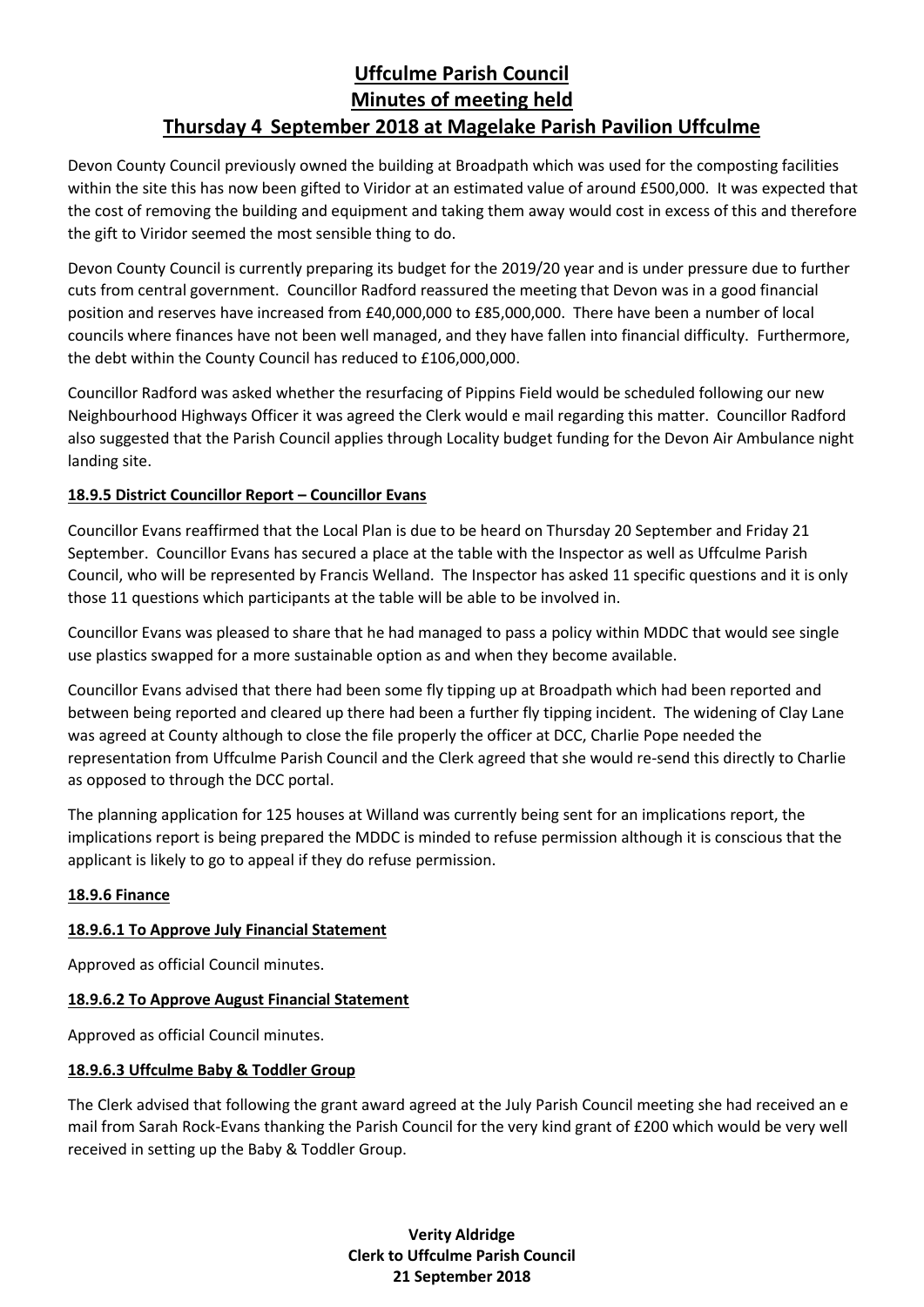## **18.9.6.4 Uffculme Village Hall**

*Councillor Cornish, Kidd and Wells advised the meeting that they had an interest to declare in the Village Hall. Both Councillors Cornish and Kidd are members of the Uffculme Village Hall committee, and Councillor Wells' wife sits on the committee. The Councillors did not partake in the decision making of this item.*

The Clerk had been provided with a letter from Uffculme Village Hall which stated that they were looking for funding towards redecoration and repairs to the paving slabs outside of the Village Hall. The meeting discussed the quotes and the works that were taking place and it was agreed that in principle the Parish Council would make a grant towards the paving costs up to £2,000 although we would require three quotes to be able to award this grant. This was proposed by Councillor Gardner and seconded by Councillor Pollard. It was agreed that the Clerk would contact the Secretary for Uffculme Village Hall and let her know.

The meeting also discussed that the Village Hall should approach the TAP fund and the Locality Budget to see if alternative funds could be sought from these sources.

## **18.9.6.5 Green Team – Green Day Monies**

The Clerk advised the meeting that she had previously been approached by Chris Hill to request the purchase of a loud speaker ahead of Green Day however as Chris was a member of the public at the meeting he advised that they had sought this equipment and didn't require any financial contribution from the Parish Council.

### **18.9.6.6 New Bin for Pathfields**

The meeting was advised by the Clerk that a new bin had been requested for Pathfields as the one there at present was very difficult to empty and therefore was frequently overflowing leaving litter lying around the play area. It was agreed that a new bin would be purchased and Phil Salter would arrange to empty this.

### **18.9.6.7 Website**

The meeting was advised that the work carried out on the website by the Clerk had been in excess of her 'normal working hours' and therefore the Council would make a payment in relation to the hours spent on the website. The Clerk would circulate a list ahead of the October meeting and this would be reviewed.

### **18.9.7 Business Arising**

### **18.9.7.1 Uffculme Central**

It had been agreed for a meeting to be arranged between the District Council and the Parish Council to discuss whether the new Conservation Officer would look more favourably on the plans that had previously been prepared. The Council was keen to move forward in progressing matters and this would be arranged.

### **18.9.7.2 Mid Devon Local Plan**

As Councillor Evans had previously advised the hearings were listed for 20 & 21 September and would be taking place at the Tiverton Hotel.

### **18.9.7.3 Landfill Site at Broadpath**

The meeting was advised that a further liaison meeting for the Broadpath Landfill site was scheduled for 24 September and a report would be provided at the October meeting.

### **18.9.7.4 ABN Feed mill**

The meeting was advised that the next Feedmill liaison meeting would be in December.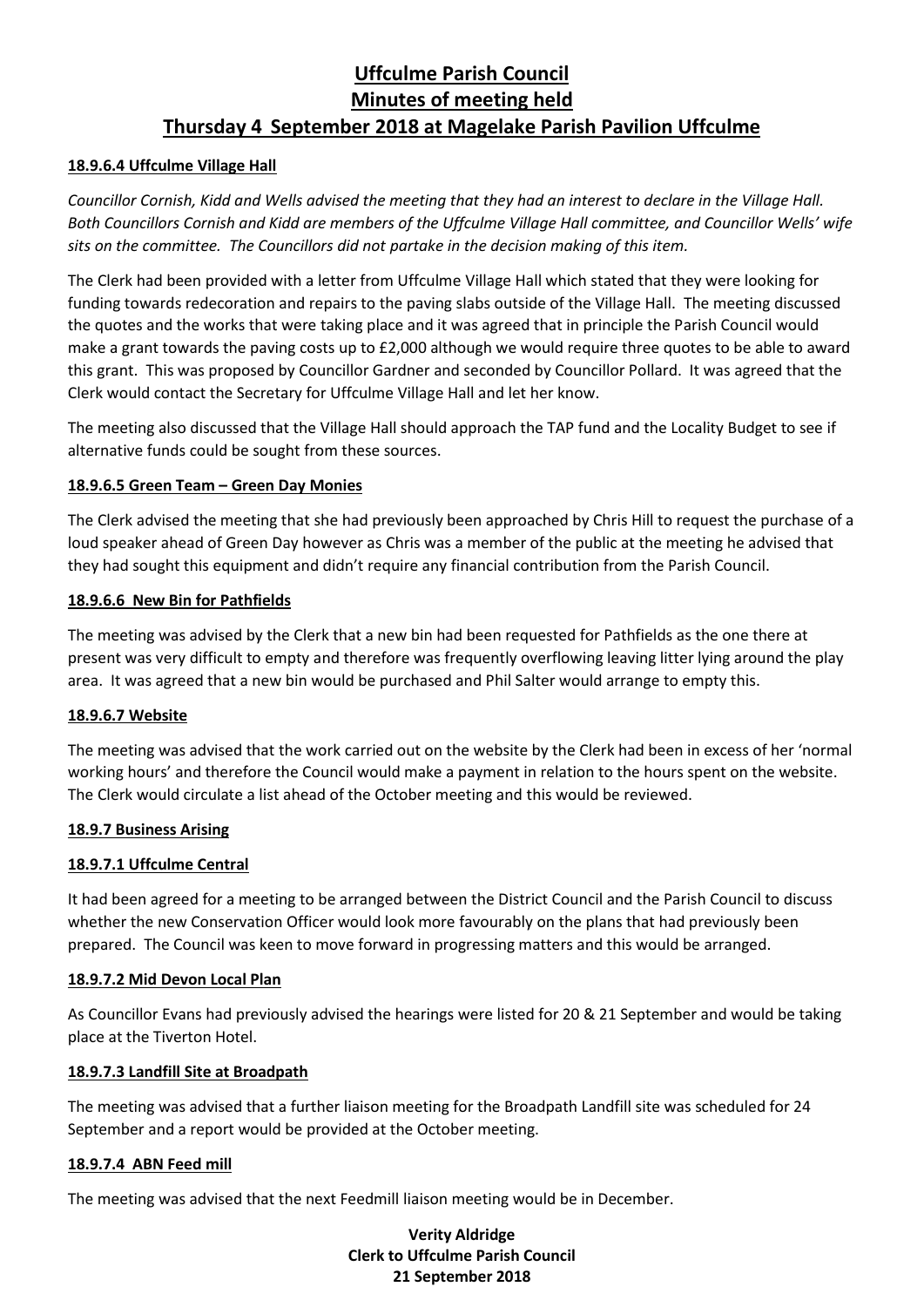# **18.9.7.5 Uffculme Mens Club**

The meeting discussed the Men's Club and that there had been a recent change in employed positions within the Club. The Parish Council once again agreed that we should be aware of the Club's activities and decisions however we would not actively be involved in the running of the Club or providing any assistance.

## **18.8.7.6 Uffculme Bowling Club**

The Clerk advised the meeting that she had been approached by the Secretary to the Bowling Club to enquire whether the Parish Council would have any objections to them moving the gates back about eight foot so that they could then pull in off of the road and park whilst opening the gates, and then closing them once they had finished without them being on the road. The meeting discussed this and agreed that it would be safer in this way and also hopefully would avoid any traffic issues therefore the Clerk would advise the Bowling Club that we had no objections.

## **18.9.7.7 Green Team**

The meeting was reminded that Green Day would be taking place at Magelake on 22 September 2018.

Following the recent request about the notice board the Uffculme Trust had arranged for a notice board to be acquired to be placed at the end of Coldharbour. Although Councillor Pollard advised that as of yet he was unable to get the site and install it. There was also a Parish litter pick scheduled for 13 October 2018 and all Councillors were encouraged to promote this and or attend.

## **18.9.7.8 Allotments**

The meeting was advised by Ian Duncan, in Councillor Best's absence that the water issue had been sorted. It had been agreed that a new water source would either be installed via land owned by Mr Alford or a bore hole. The water would be cut of when the pigs leave near the end of the year and it was hoped that the new source of water would be installed by the spring.

### **18.9.7.9 Tour of Britain**

Councillor Nash advised the meeting that the event held at Magelake on 3 September was a great success and lots of people attended to watch the tour pass by. They had arranged coffee and bacon rolls and they had sold out of bacon rolls which was great.

The Councillors who organised the event Councillors Nash, Cornish & Best had arranged to source the bacon and coffee etc from local businesses who were happy to either gift or sell the items at cost price which therefore made the event more affordable for everybody.

The event still made an unintentional profit of £32.85 and it was agreed that this would be gifted to the Toddler Group.

The meeting recorded that special thanks should be given to Councillors Nash, Cornish & Best for their efforts in respect of the event.

# **18.9.7.10 Kingwood Parking at Magelake**

The Clerk advised that following the June Parish Council meeting she had again written to Kingwood advising that car parking would still be withdrawn. Since the previously advised date of 23 July that car parking would not be available for Kingwood staff at Magelake they have continued to park onsite. Various options were discussed in terms of what action can be taken to deter staff from parking on site and it was agreed that following the confirmation received from various external bodies the Clerk would ensure the information on the car park at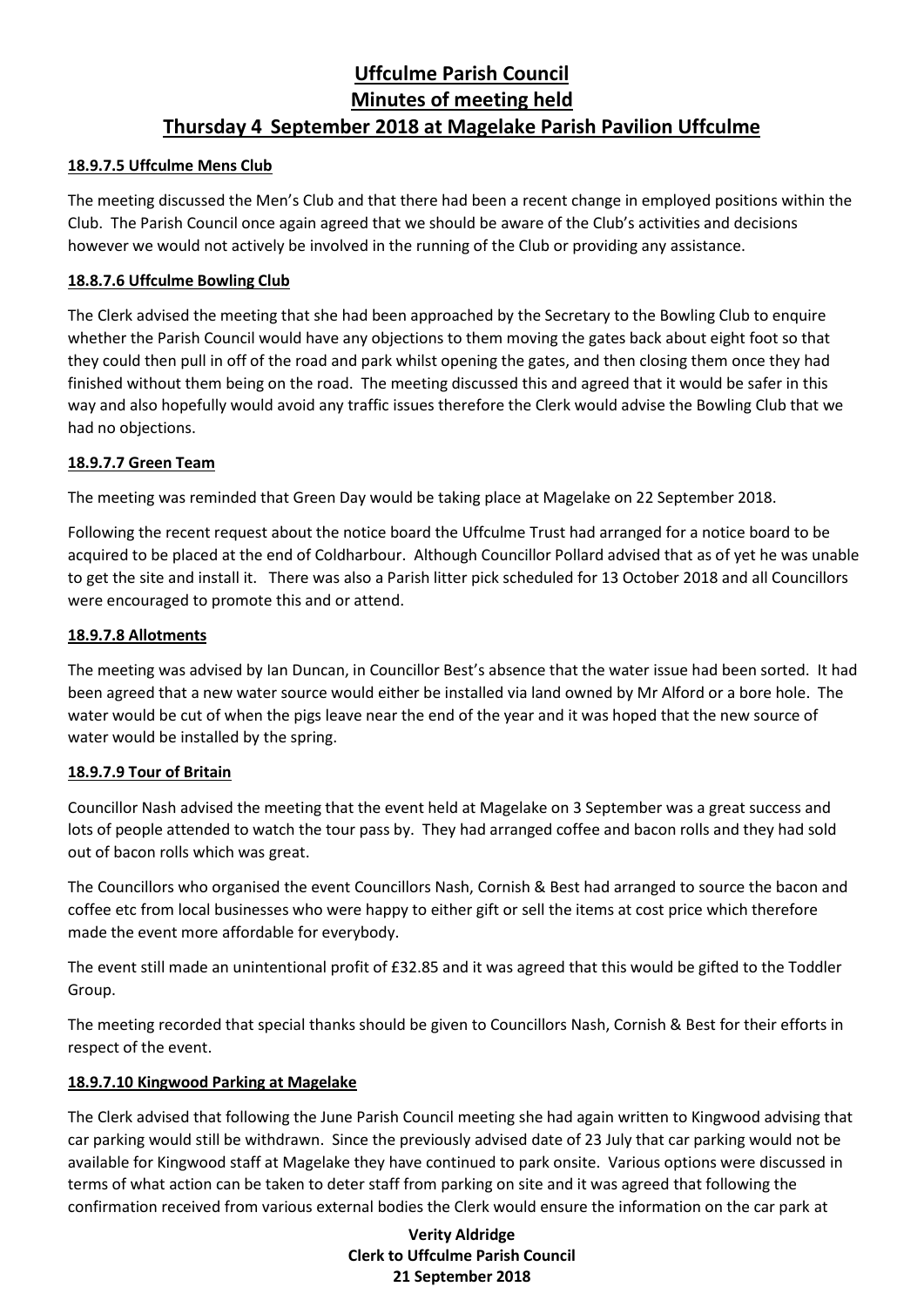Magelake was correct. It was agreed that the Council would seek some legal advice on this matter as to how to manage the ongoing car parking issue and the rights over car parking on the site.

It was agreed that the Clerk would write to Kingwood and let them know that we were seeking legal advice on this matter.

## **18.9.7.11 BMX Track/Skate Park**

Councillor Nash had prepared a questionnaire to circulate to the pupils at both the secondary & primary schools in Uffculme to establish what desire there was for a skate park this was discussed at the meeting and thought to be a very good over view of the situation.

The Clerk also shared with the meeting a letter she had also received from a local resident who was very keen on a skate park being installed.

## **18.9.8 Police Report**

As Councillor Best was not in attendance at the meeting and we were not aware of any police liaison meetings there was no report to provide.

## **18.9.9 Highway Matters/Road & Traffic**

## **18.9.9.1 Issues Around School Traffic**

Since the road was resurfaced at the beginning of the school holidays the County Council have also installed new yellow zigzag lines outside the school. As the children only returned to school a couple of days ago it was to be established whether the new road markings would have an impact on the traffic issues.

# **18.9.10 Correspondence**

### **18.9.10.1 Uffculme Village Hall**

The Clerk shared with the meeting an invitation to the Uffculme Village Hall Open Evening on the 21 September 2018 for Cheese & Wine to celebrate the works that had taken place. The Clerk encouraged Councillors to attend and suggested they replied directly to Yvette.

### **18.9.11 Clerks Report**

# **18.9.11.1 Devon Air Ambulance Night Landing Site**

The meeting agreed that the Clerk would prepare a Locality Budget application towards the cost of the Air Ambulance site.

# **18.9.11.2 RBL Poppy Appeal**

Councillor Haglestein updated the meeting in respect of the Remembrance celebrations that were being organised for this year. This included knitted poppies that would be displayed above the Co-op as well as various other memorials around the village including car poppies being displayed around the War Memorial.

### **18.9.11.3 War Memorial Cleaning**

The Clerk advised the meeting that she had contacted AG Real & Son in Honiton to enquire about the cost of cleaning the War Memorial their quote had come in at £683 which on initial review the Clerk & Chairman had felt was slightly excessive. It was agreed that we would also make enquiries of Fine Memorials in Tiverton.